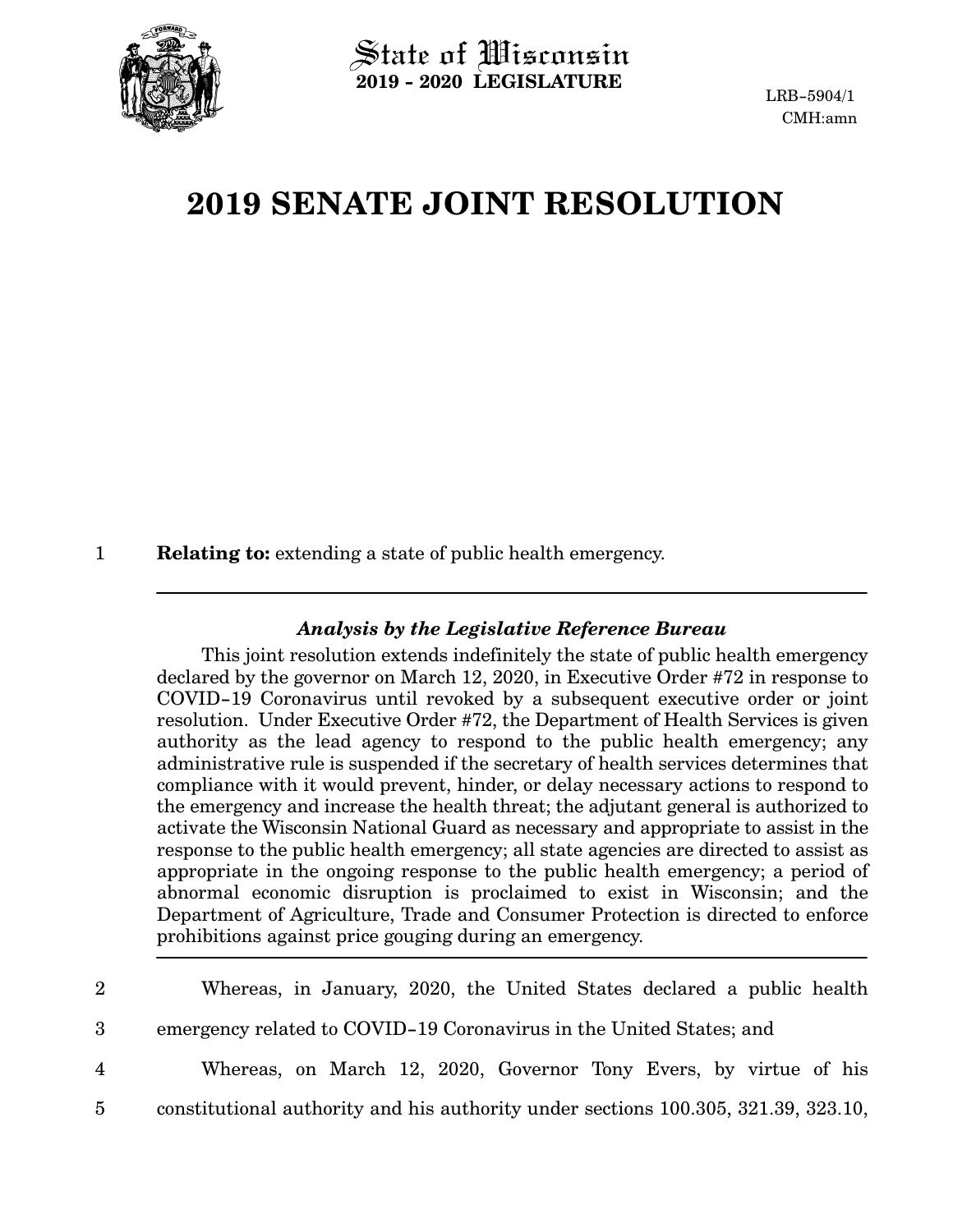323.12, and 323.13 of the statutes, issued Executive Order #72, proclaiming a state of public health emergency; designating the Department of Health Services as the lead agency to respond to the public health emergency; directing the Department of Health Services to take all necessary and appropriate measures to prevent and respond to incidents of COVID-19 in the state; suspending the provisions of any administrative rule, if the secretary of health services determines that compliance with that rule would prevent, hinder, or delay necessary actions to respond to the emergency and increase the health threat; authorizing the adjutant general to activate the Wisconsin National Guard as necessary and appropriate to assist in the state's response to the public health emergency; directing all state agencies to assist as appropriate in the state's ongoing response to the public health emergency; proclaiming that a period of abnormal economic disruption, as defined in section 100.305 of the statutes, exists in the state; and directing the Department of Agriculture, Trade and Consumer Protection to enforce prohibitions against price gouging during an emergency, as authorized under section 100.305 of the statutes and Chapter ATCP 106 of the Wisconsin Administrative Code; and 1 2 3 4 5 6 7 8 9 10 11 12 13 14 15 16

Whereas, section 323.10 of the statutes allows the governor to issue an executive order declaring a state of emergency related to public health and designate the Department of Health Services as the lead agency to respond to the emergency and provides that a state of emergency declared by the governor shall not exceed 60 days unless the state of emergency is extended by joint resolution of the legislature; now, therefore, be it 17 18 19 20 21 22

23

*Resolved by the senate, the assembly concurring, That* the state of public health emergency declared by the governor in Executive Order #72 is extended 24